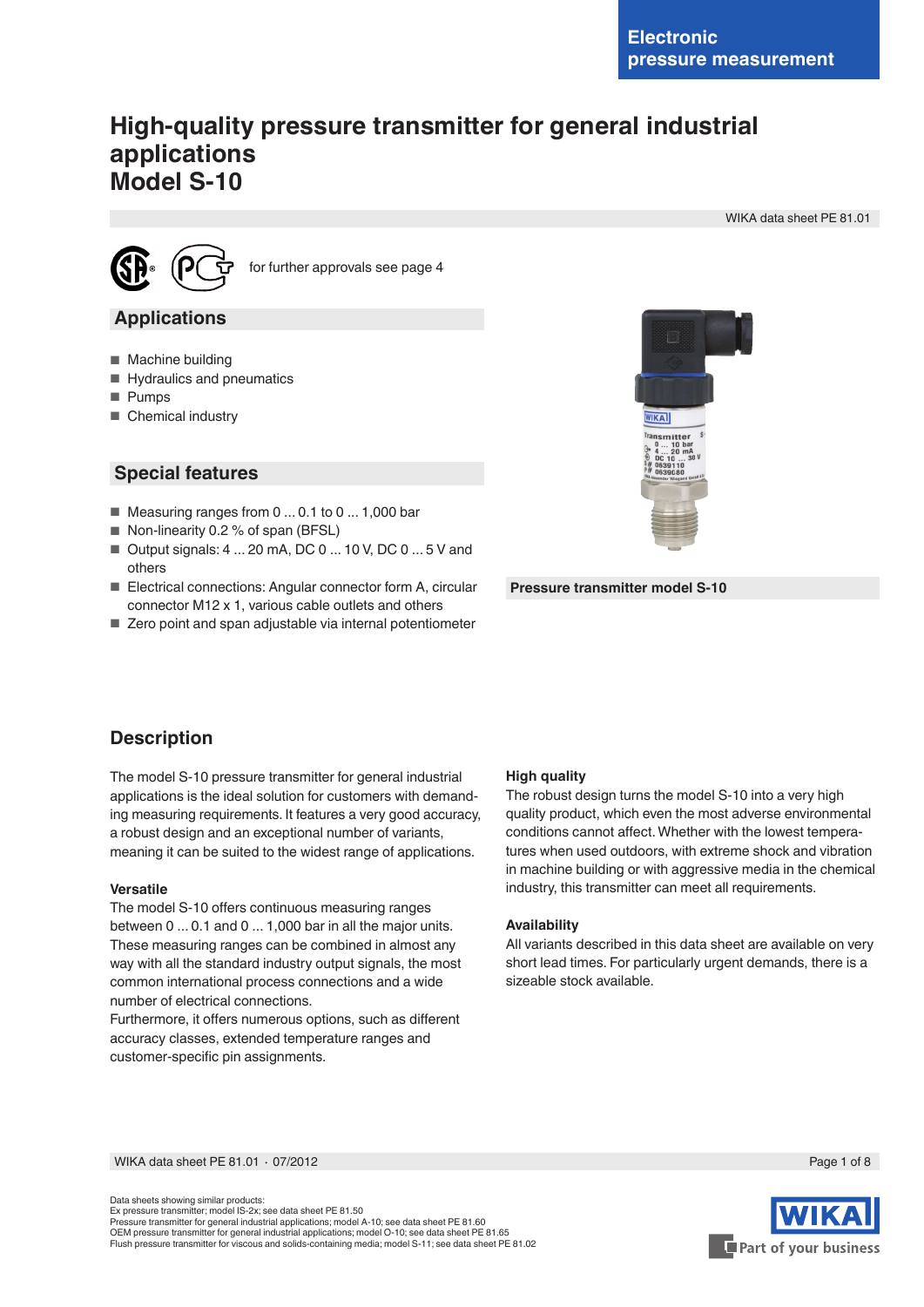# **Measuring ranges**

|     | <b>Relative pressure</b> |              |        |         |         |                |        |        |
|-----|--------------------------|--------------|--------|---------|---------|----------------|--------|--------|
| bar | <b>Measuring range</b>   | 00.1         | 00.16  | 00.25   | 00.4    | 00.6           | 01     | 01.6   |
|     | Overpressure limit       | $\mathbf{1}$ | 1.5    | 2       | 2       | $\overline{4}$ | 5      | 10     |
|     | <b>Measuring range</b>   | 02.5         | 04     | 06      | 010     | 016            | 025    | 040    |
|     | Overpressure limit       | 10           | 17     | 35      | 35      | 80             | 50     | 80     |
|     | <b>Measuring range</b>   | 060          | 0100   | 0160    | 0250    | 0400           | 0600   | 01,000 |
|     | Overpressure limit       | 120          | 200    | 320     | 500     | 800            | 1,200  | 1,500  |
| psi | <b>Measuring range</b>   | 05           | 010    | 015     | 020     | 025            | 030    | 050    |
|     | Overpressure limit       | 29           | 29     | 72.5    | 145     | 145            | 145    | 240    |
|     | <b>Measuring range</b>   | 060          | 0100   | 0150    | 0160    | 0170           | 0200   | 0250   |
|     | Overpressure limit       | 240          | 500    | 500     | 1,160   | 1,160          | 1,160  | 1,160  |
|     | <b>Measuring range</b>   | 0300         | 0400   | 0500    | 0600    | 0750           | 0800   | 01,000 |
|     | Overpressure limit       | 1,160        | 1,160  | 1,160   | 1,160   | 1,740          | 1,740  | 1,740  |
|     | <b>Measuring range</b>   | 01,500       | 01,600 | 02,000  | 03,000  | 04,000         | 05,000 | 06,000 |
|     | Overpressure limit       | 2,900        | 4,600  | 4,600   | 7,200   | 7,200          | 11,600 | 11,600 |
|     | <b>Measuring range</b>   | 07,500       | 08,000 | 010,000 | 015,000 |                |        |        |
|     | Overpressure limit       | 17,400       | 17,400 | 17,400  | 21,700  |                |        |        |

| <b>Absolute pressure</b> |                        |       |      |                |      |        |      |    |
|--------------------------|------------------------|-------|------|----------------|------|--------|------|----|
| bar                      | <b>Measuring range</b> | 00.25 | 00.4 | 00.6           | 01   | 01.6   | 02.5 | 04 |
|                          | Overpressure limit     | 2     | 2    | $\overline{4}$ | 5    | 10     | 10   | 17 |
|                          | <b>Measuring range</b> | 06    | 010  | 016            | 025  | 0.81.2 |      |    |
|                          | Overpressure limit     | 35    | 35   | 80             | 80   | 5      |      |    |
| psi                      | <b>Measuring range</b> | 015   | 025  | 050            | 0100 | 0250   |      |    |
|                          | Overpressure limit     | 72.5  | 145  | 240            | 500  | 1.160  |      |    |

|     | Vacuum and +/- measuring range |                    |                      |                    |                      |                   |
|-----|--------------------------------|--------------------|----------------------|--------------------|----------------------|-------------------|
| bar | <b>Measuring range</b>         | $-0.60$            | $-0.40$              | $-0.250$           | $-0.160$             | $-0.10$           |
|     | Overpressure limit             | $\overline{4}$     | 2                    | 2                  | 1.5                  |                   |
|     | <b>Measuring range</b>         | $-10$              | $-1  +0.6$           | $-1+1.5$           | $-1$ +3              | $-1$ +5           |
|     | Overpressure limit             | 5                  | 10                   | 10                 | 17                   | 35                |
|     | <b>Measuring range</b>         | $-1$ +9            | $-1+15$              | $-1$ $+24$         |                      |                   |
|     | Overpressure limit             | 35                 | 80                   | 50                 |                      |                   |
| psi | <b>Measuring range</b>         | $-15$ in Hg  0     | $-30$ in Hg  0       | $-30$ in Hg $+15$  | $-30$ inHq $+30$     | $-30$ in Hg $+60$ |
|     | Overpressure limit             | 72.5               | 72.5                 | 145                | 240                  | 240               |
|     | <b>Measuring range</b>         | $-30$ in Hg $+100$ | $-30$ in Hg $ + 160$ | $-30$ in Hg $+200$ | $-30$ in Hg $ + 300$ |                   |
|     | Overpressure limit             | 500                | 1.160                | 1,160              | 1.160                |                   |

The given measuring ranges are also available in kg/cm2 and MPa. Burst pressures on request

### **Vacuum tightness**

Yes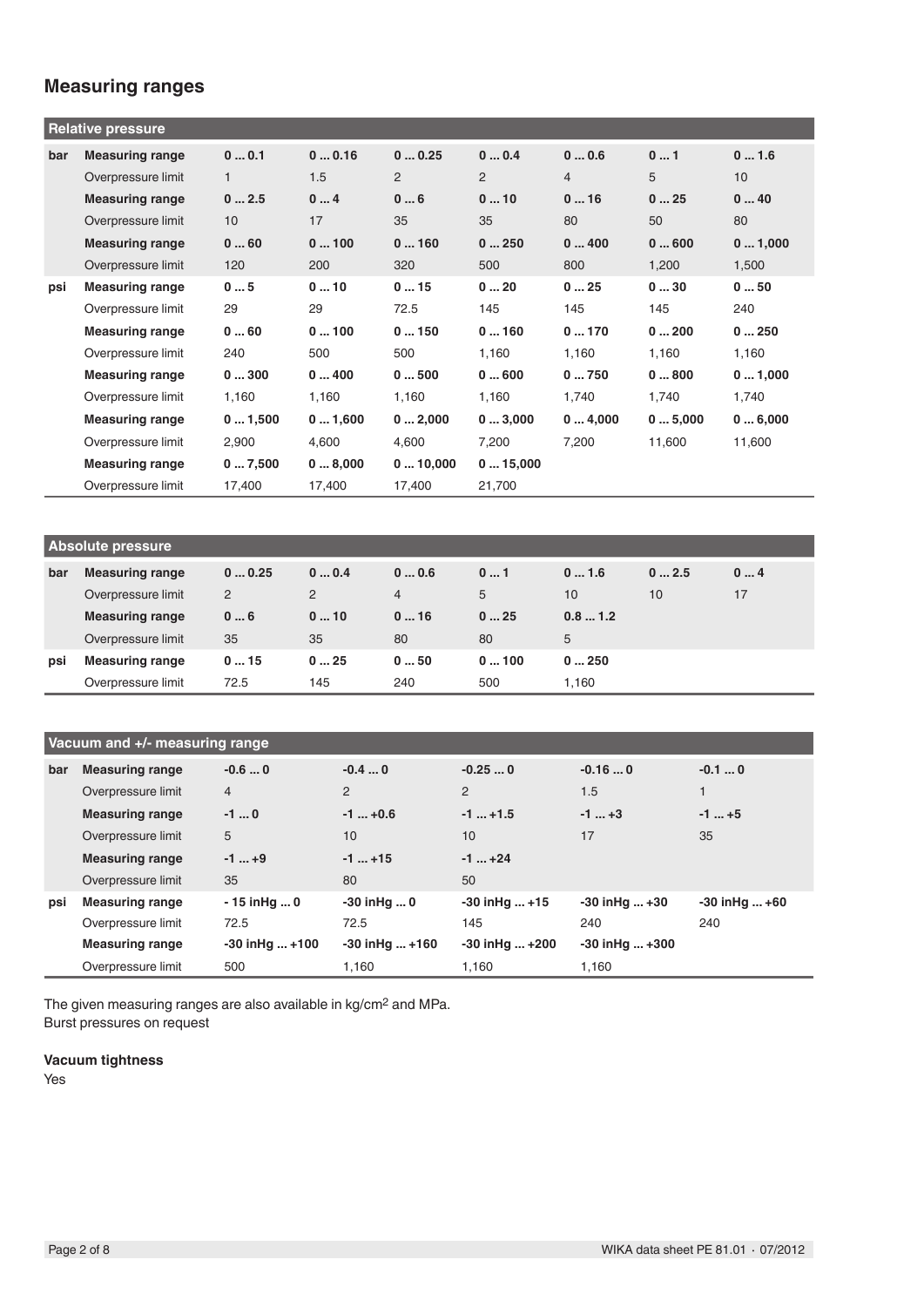# **Output signals**

| <b>Signal type</b> | <b>Signal</b>             |
|--------------------|---------------------------|
| Current (2-wire)   | $420$ mA                  |
|                    | 204mA                     |
| Current (3-wire)   | $020$ mA                  |
| Voltage (3-wire)   | DC010V                    |
|                    | DC05V                     |
|                    | DC15V                     |
|                    | DC 0.5  4.5 V ratiometric |

Other output signals on request.

### **Load in Ω**

- Current output (2-wire): ≤ (power supply - 10 V) / 0.02 A
- Current output (3-wire):  $\leq$  (power supply - 3 V) / 0.02 A
- Voltage output (3-wire): > maximum output signal / 1 mA

# **Voltage supply**

### **Power supply**

The power supply depends on the selected output signal

| $\blacksquare$ 4  20 mA:                  | DC 10 30 V    |
|-------------------------------------------|---------------|
| $\blacksquare$ 20  4 mA:                  | DC 10 30 V    |
| $\blacksquare$ 0  20 mA:                  | DC 10 30 V    |
| $\blacksquare$ DC 0  5 V:                 | DC 10 30 V    |
| $\blacksquare$ DC 1  5 V:                 | DC 10 30 V    |
| $\blacksquare$ DC 0  10 V:                | DC 14  30 V   |
| $\blacksquare$ DC 0.5  4.5 V ratiometric: | DC 4.5  5.5 V |

# **Reference conditions (per IEC 61298-1)**

### **Temperature**

15 ... 25 °C

# **Atmospheric pressure**

860 ... 1,060 mbar

**Humidity** 45 ... 75 % relative

**Power supply** DC 24 V

### **Mounting position**

Calibrated in vertical mounting position with pressure connection facing downwards.

# **Accuracy specifications**

**Non-linearity (per IEC 61298-2)** ≤ ± 0.2 % of span BFSL

### **Non-repeatability**

≤ ±0.1 % of span

### **Accuracy at reference conditions**

Including non-linearity, hysteresis, zero offset and end value deviation (corresponds to measured error per IEC 61298-2).

| <b>Accuracy</b> |                                         |
|-----------------|-----------------------------------------|
| <b>Standard</b> | $\leq \pm 0.50$ % of span               |
| Option          | $\leq \pm 0.25$ % of span <sup>1)</sup> |

1) Only for measuring ranges ≥ 0.25 bar

#### **Adjustability of zero point and span**

Adjustment is made using potentiometers inside the instrument.

■ Zero point:  $± 5 \%$ 

**B** Span:  $\pm 5\%$ 

### **Temperature error at 0 ... 80 °C**

■ Mean temperature coefficient of zero point:

- Measuring ranges ≤ 0.25 bar: ≤ 0.4 % of span/10 K
- Measuring ranges > 0.25 bar:  $\leq$  0.2 % of span/10 K
- Mean temperature coefficient of span: ≤ 0.2 % of span/10 K

# **Long-term stability at reference conditions**

≤ ±0.2 % of span/year

## **Time response**

### **Settling time**

- $\blacksquare$  ≤ 1 ms
- $\blacksquare$   $\leq$  2 ms for output signal DC 0.5...4.5 V ratiometric and measuring ranges < 400 mbar, 10 psi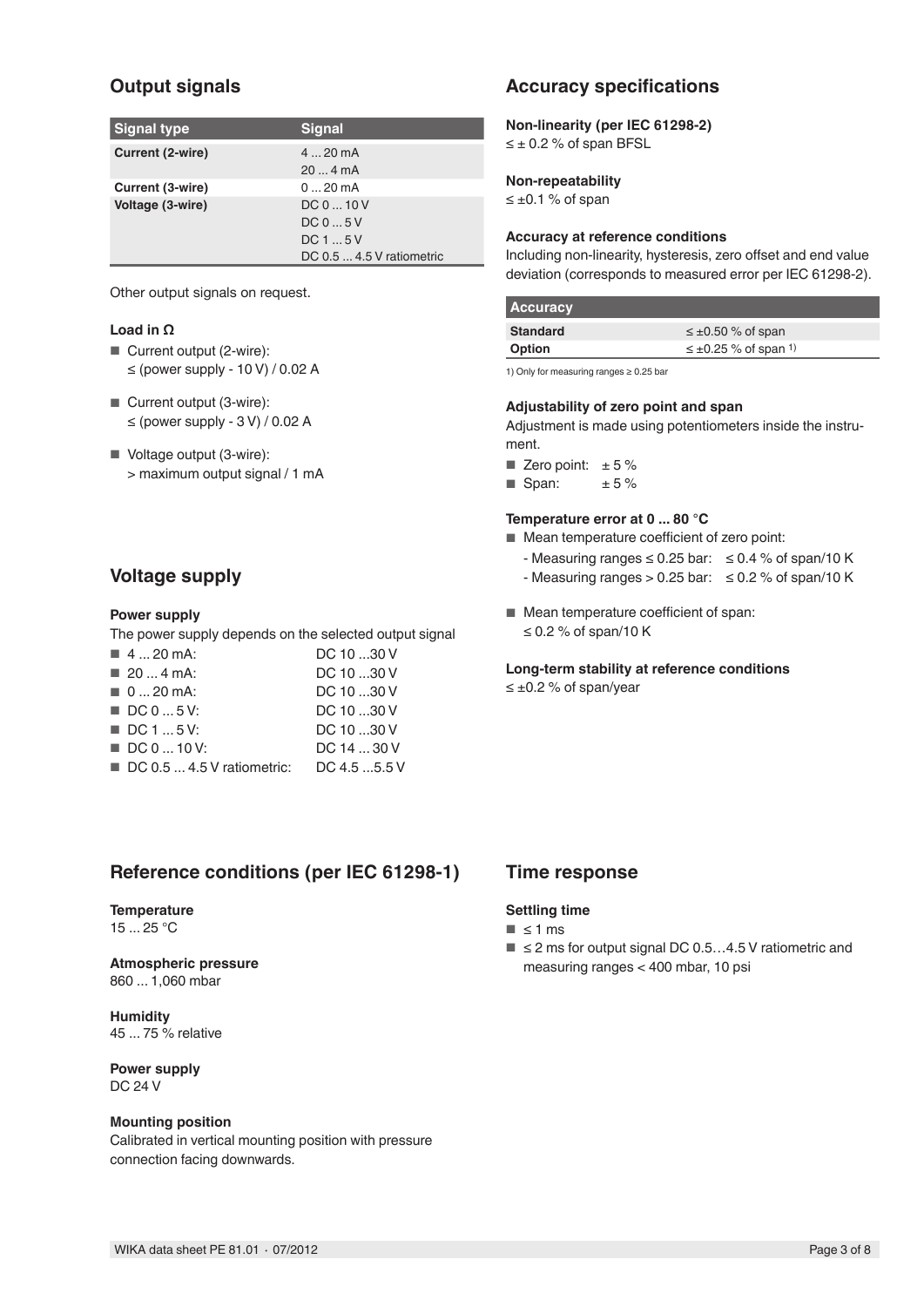# **Operating conditions**

#### **Ingress protection (per IEC 60529)**

For ingress protections see "Electrical connections" The stated ingress protection only applies when plugged in using mating connectors that have the appropriate ingress protection

#### **Vibration resistance (per IEC 60068-2-6)** 20 g

# **Shock resistance (per IEC 60068-2-27)**

1,000 g (mechanical)

### **Temperatures**

| Permissible temperature ranges |                 |               |  |  |  |  |
|--------------------------------|-----------------|---------------|--|--|--|--|
|                                | <b>Standard</b> | <b>Option</b> |  |  |  |  |
| <b>Medium</b>                  | $-30+100$ °C    | $-40+125$ °C  |  |  |  |  |
| <b>Ambient</b>                 | $-20+80 °C$     | $-20+80$ °C   |  |  |  |  |
| <b>Storage</b>                 | $-40+100$ °C    | $-40+100$ °C  |  |  |  |  |

# **Materials**

### **Wetted parts**

Stainless steel

### **Non-wetted parts**

- Case: Stainless steel
- Internal pressure transmission medium: Synthetic oil
- Clamping nut: PA
- Angular connector: PA
- O-rings at the clamping nut: NBR
- Flat gasket: VMQ

Instruments with a measuring range of > 25 bar relative do not contain any pressure transmission medium (dry measuring cell).

# **Process connections**

| <b>Standard</b>          | <b>Thread size</b>                            |
|--------------------------|-----------------------------------------------|
| <b>EN 837</b>            | $G\mathrel{\mathrel{\mathcal{H}}} B$          |
|                          | $G \nless B$                                  |
| <b>DIN 3852-E</b>        | $G\frac{1}{4}A$ 1)                            |
|                          | G 1/4 female                                  |
| <b>ANSI/ASME B1.20.1</b> | $\frac{1}{4}$ NPT                             |
|                          | $1/2$ NPT                                     |
| <b>SAE J514 E</b>        | $7/16$ -20 UNF with $74^{\circ}$ taper        |
|                          | M <sub>20</sub> x 1.5                         |
|                          | G $\frac{1}{2}$ male / G $\frac{1}{4}$ female |
| <b>ISO 7</b>             | $R\frac{1}{4}$                                |

1) Maximum overpressure limit 600 bar

Other process connections on request

# **Approvals, directives and certificates**

### **Approvals**

■ CSA

■ GOST

For further approvals see www.wika.com

### **CE conformity**

- EMC directive 2004/108/EC, EN 61326 emission (group 1, class B) and interference immunity (industrial application)
- Pressure equipment directive 97/23/EC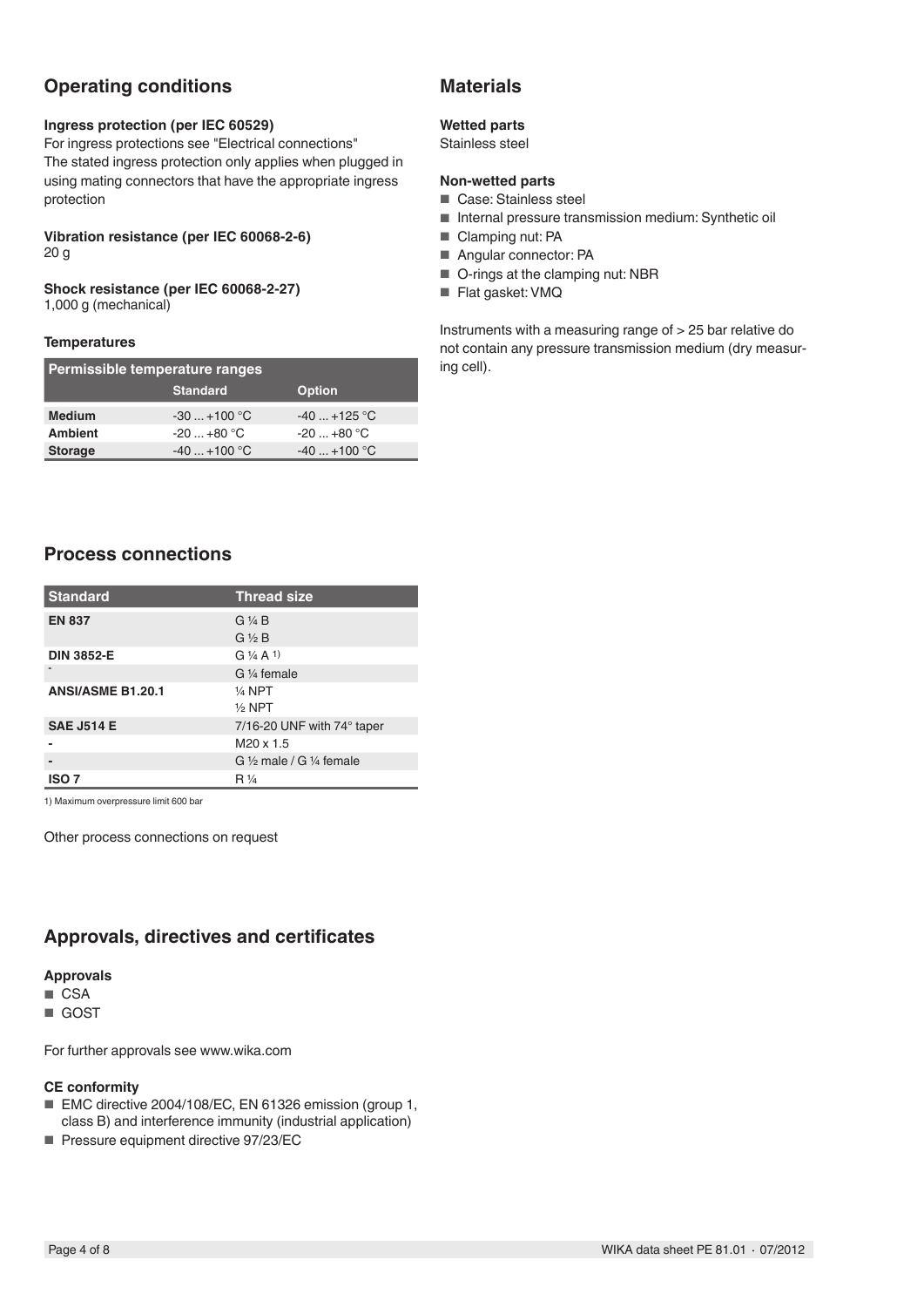# **Electrical connections**

#### **Available connections**

| <b>Electrical connection</b>                  | <b>Ingress</b><br>protection | <b>Wire cross-section</b>      | <b>Cable diameter</b> | <b>Cable lengths</b>                                                              |
|-----------------------------------------------|------------------------------|--------------------------------|-----------------------|-----------------------------------------------------------------------------------|
| Angular connector DIN 175301-803 A            | IP 65                        | max. $1.5 \text{ mm}^2$        | $68$ mm               | $\overline{\phantom{0}}$                                                          |
| Angular connector DIN 175301-803 with 1/2 NPT | IP 65                        | max. $1.5 \text{ mm}^2$        |                       | ÷                                                                                 |
| Circular connector M12 x 1 (4-pin)            | IP 67                        | $\sim$                         |                       | -                                                                                 |
| Bayonet connector (6-pin)                     | IP 67                        | $\overline{\phantom{a}}$       | $\blacksquare$        | ٠                                                                                 |
| 1/2 NPT conduit male, with cable outlet       | IP 67                        | $3 \times 0.5$ mm <sup>2</sup> | $6.8$ mm              | $1.5$ m, $3$ m, $5$ m, $10$ m,<br>5 ft, 10 ft, 20 ft, 30 ft,<br>others on request |
| Cable outlet                                  |                              |                                |                       |                                                                                   |
| <b>■ Standard</b>                             | IP 67                        | $3 \times 0.5$ mm <sup>2</sup> | 6.8 mm                | $1.5$ m, $3$ m, $5$ m, $10$ m,<br>5 ft, 10 ft, 20 ft, 30 ft,<br>others on request |
| not adjustable                                | IP 68                        | $3 \times 0.5$ mm <sup>2</sup> | $6.8 \text{ mm}$      | $1.5$ m, $3$ m, $5$ m, $10$ m,<br>5 ft, 10 ft, 20 ft, 30 ft,<br>others on request |
| adjustable                                    | <b>IP 68</b>                 | $3 \times 0.5$ mm <sup>2</sup> | 6.8 mm                | $1.5$ m, $3$ m, $5$ m, $10$ m,<br>5 ft, 10 ft, 20 ft, 30 ft,<br>others on request |

#### **Short-circuit resistance**

 $S_+$  vs. U-

### **Reverse polarity protection**

 $U_+$  vs.  $U_-$ 

### **Overvoltage protection** DC 36 V

**Insulation voltage** DC 500 V

### **Connection diagrams**

| Angular connector DIN 175301-803 A |    |        |        |  |  |  |  |
|------------------------------------|----|--------|--------|--|--|--|--|
|                                    |    | 2-wire | 3-wire |  |  |  |  |
|                                    | U+ |        |        |  |  |  |  |
|                                    | U. |        |        |  |  |  |  |
|                                    |    |        |        |  |  |  |  |

| Angular connector DIN 175301-803 with $\frac{1}{2}$ NPT |        |        |
|---------------------------------------------------------|--------|--------|
|                                                         | 2-wire | 3-wire |

| $3$ ( $\odot$ |  |
|---------------|--|
| 2             |  |
|               |  |

|                | <u>UI DIN 17330 I-003 WILL /2 IN T</u> |        |
|----------------|----------------------------------------|--------|
|                | 2-wire                                 | 3-wire |
| U <sub>+</sub> |                                        |        |
| U.             | 2                                      | 2      |
| $S_{+}$        |                                        | 3      |

| <b>Circular connector M12 x 1 (4-pin)</b> |         |        |        |  |  |
|-------------------------------------------|---------|--------|--------|--|--|
|                                           |         | 2-wire | 3-wire |  |  |
| $\bullet$ 3                               | $U_{+}$ |        |        |  |  |
|                                           | U.      | З      | З      |  |  |
|                                           |         |        |        |  |  |

| <b>Bayonet connector (6-pin)</b> |                |        |        |  |
|----------------------------------|----------------|--------|--------|--|
|                                  |                | 2-wire | 3-wire |  |
|                                  | U <sub>+</sub> |        |        |  |
| R.                               | U.             | в      | в      |  |
|                                  |                | -      |        |  |

| $\frac{1}{2}$ NPT conduit male, with cable outlet |                |       |       |  |  |
|---------------------------------------------------|----------------|-------|-------|--|--|
| 2-wire<br>3-wire                                  |                |       |       |  |  |
|                                                   | U <sub>+</sub> | red   | red   |  |  |
|                                                   | U.             | black | black |  |  |
|                                                   | s.             | -     | brown |  |  |

| <b>Cable outlets</b> |               |        |        |  |
|----------------------|---------------|--------|--------|--|
|                      |               | 2-wire | 3-wire |  |
|                      | $U_{+}$       | brown  | brown  |  |
| Ħ                    | U-            | green  | green  |  |
|                      | $S_{+}$       | -      | white  |  |
|                      | <b>Shield</b> | grey   | grey   |  |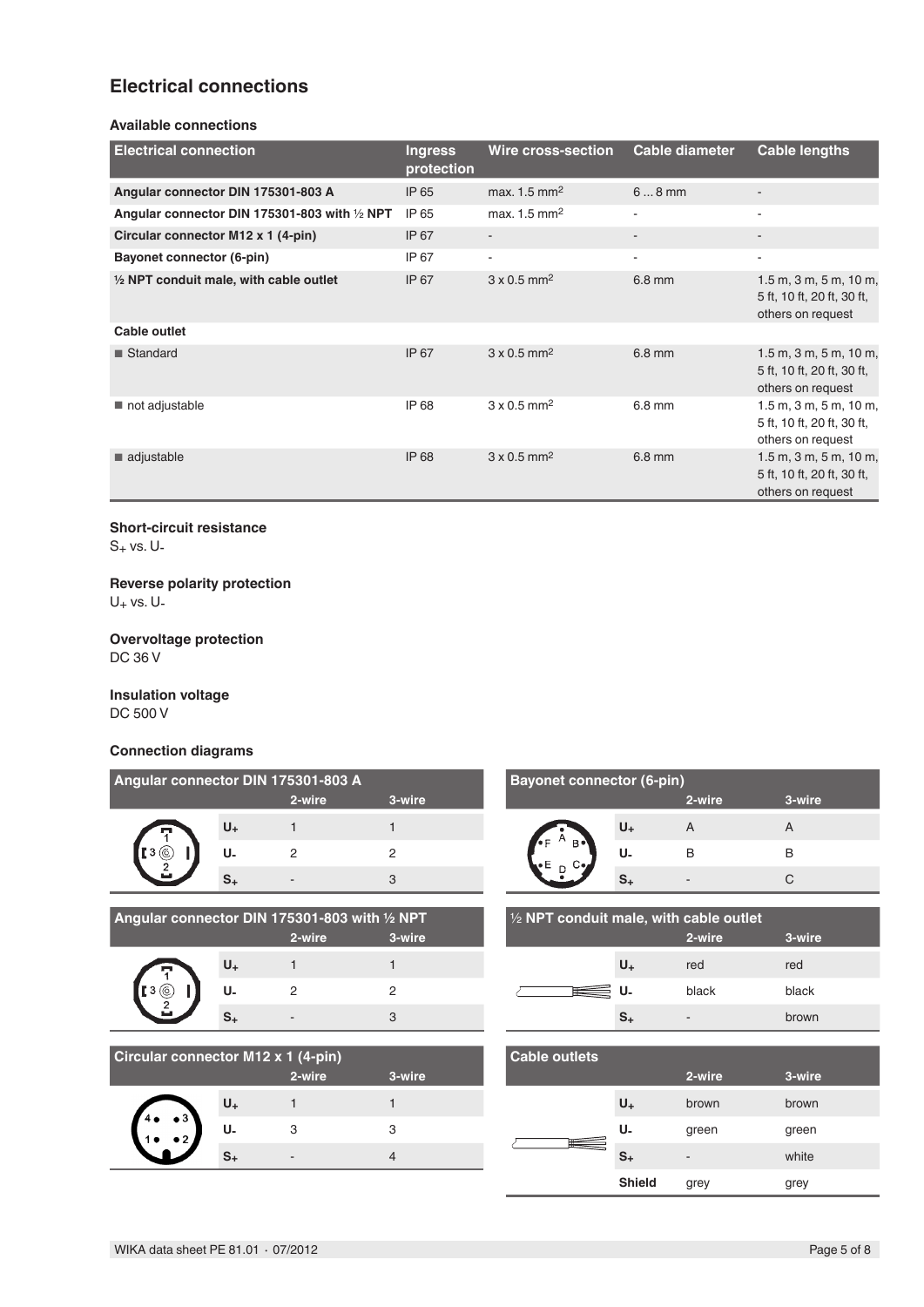# **Dimensions in mm**

### **Pressure transmitter model S-10**







Weight: approx. 0.2 kg

### with cable outlet, not adjustable with cable outlet, adjustable



Weight: approx. 0.2 kg



with bayonet connector (6-pin) with 1/2 NPT conduit male, with cable outlet with cable outlet, standard









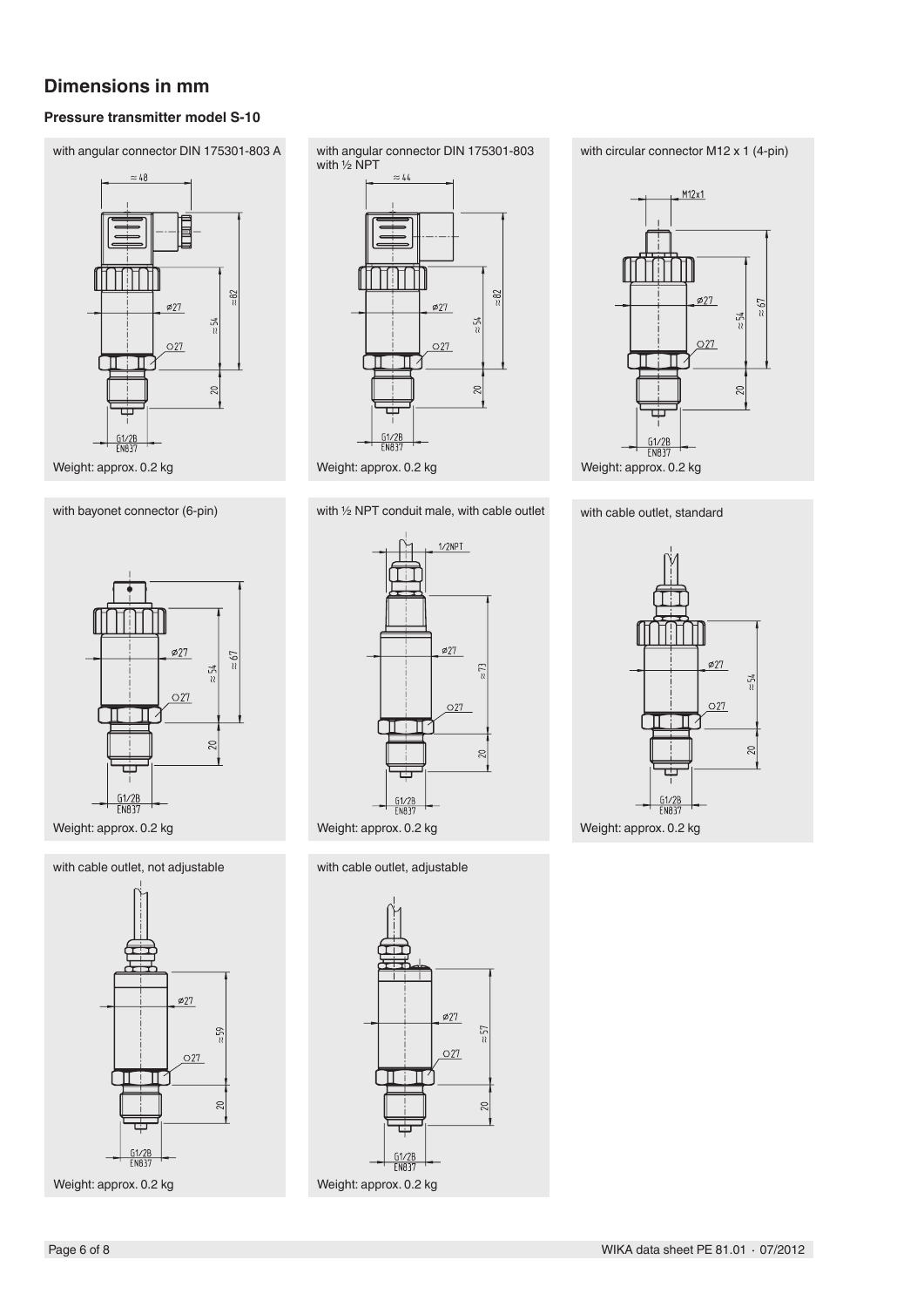#### **Process connections**





**G L1**

 $G \frac{1}{4} B$  13<br>  $G \frac{1}{2} B$  20  $G \frac{1}{2} B$  20<br>M20 x 1.5 20

 $M20 \times 1.5$ 



| G                 | ы  |  |
|-------------------|----|--|
| $\frac{1}{4}$ NPT | 13 |  |
| $1/2$ NPT         | 19 |  |
| $R\frac{1}{4}$    | 13 |  |







For information on tapped holes and welding sockets, see Technical information IN 00.14 at www.wika.com.

# **Accessories and spare parts**

### **Mating connector**

| <b>Description</b>                      | Order number  |                          |                          |  |
|-----------------------------------------|---------------|--------------------------|--------------------------|--|
|                                         | without cable | with 2 m cable           | with 5 m cable           |  |
| Angular connector DIN 175301-803 A      |               |                          |                          |  |
| $\blacksquare$ with cable gland, metric | 11427567      | 11225793                 | 11250186                 |  |
| with cable gland, conduit               | 11022485      | $\overline{\phantom{0}}$ | $\overline{\phantom{a}}$ |  |
| Circular connector M12 x 1 (4-pin)      |               |                          |                          |  |
| $\blacksquare$ straight                 | 2421262       | 11250780                 | 11250259                 |  |
| $\blacksquare$ angled                   | 2421270       | 11250798                 | 11250232                 |  |

### **Sealings for mating connectors**

| <b>Mating connector</b>            | ∟Order number <sup>।</sup> |
|------------------------------------|----------------------------|
| Angular connector DIN 175301-803 A | 1576240                    |

### **Sealings for process connection**

| l Thread size      | Order number             |                        |                          |                |  |
|--------------------|--------------------------|------------------------|--------------------------|----------------|--|
|                    | $cu$                     | <b>Stainless steel</b> | <b>NBR</b>               | <b>FKM</b>     |  |
| G 1/4 B EN 837     | 11250810                 | 11250844               | $\overline{\phantom{a}}$ | $\sim$         |  |
| G 1/2 B EN 837     | 11250861                 | 11251042               | $\blacksquare$           | $\sim$         |  |
| G 1/4 A DIN 3852-E | $\overline{\phantom{0}}$ | $\sim$                 | 1537857                  | 1576534        |  |
| M20 x 1.5          | 11250861                 | 11251042               | ۰                        | $\overline{a}$ |  |